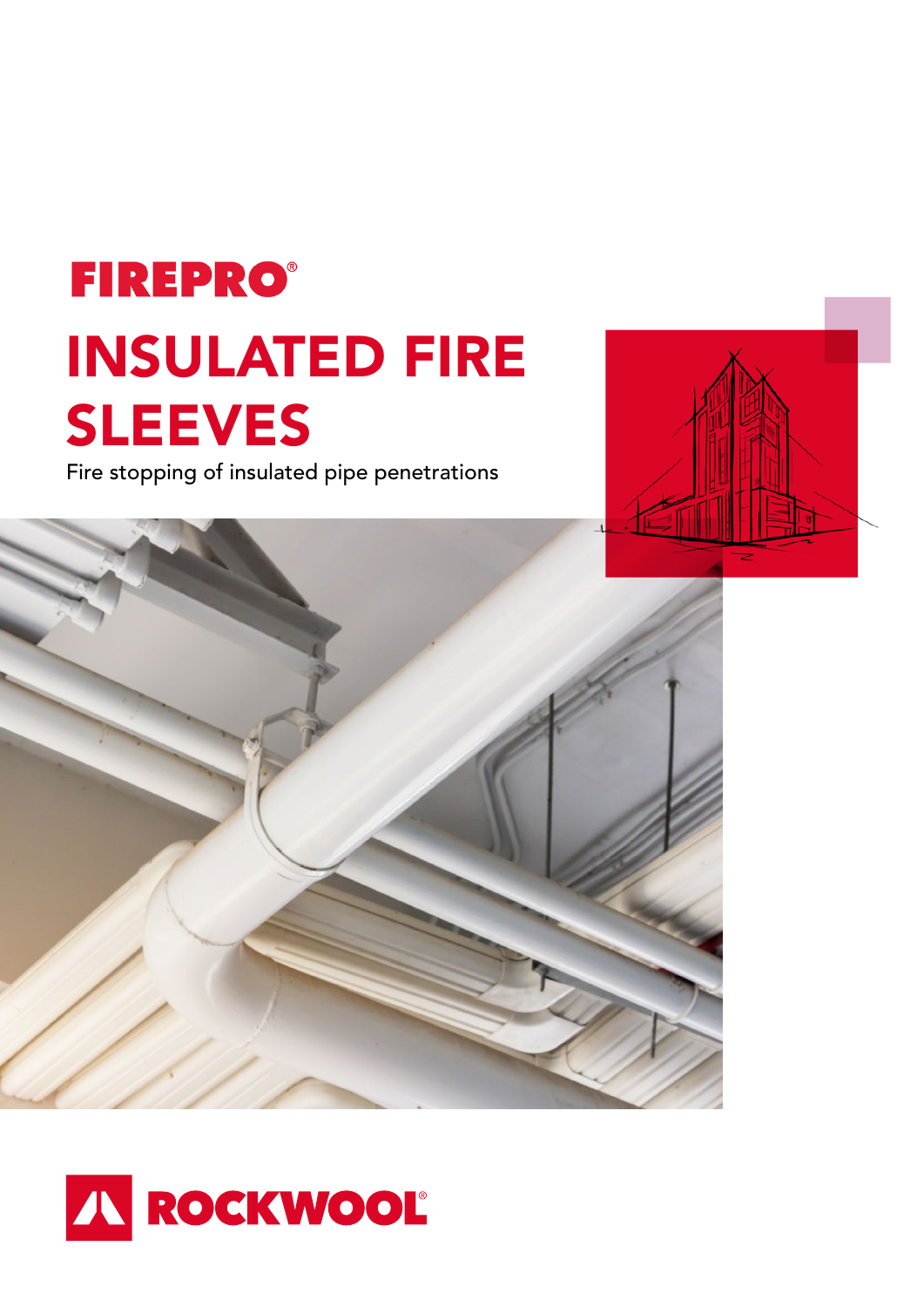## FIREPRO INSULATED FIRE SLEEVES

Part of the comprehensive ROCKWOOL FIREPRO® range of fire protection products, Insulated Fire Sleeves are a unique combination of stone wool and graphite intumescent.

Providing all the ROCKWOOL® thermal, noise and fire benefits with an added intumescent effect, Insulated Fire Sleeves deliver both fire stopping and thermal insulation in a single product, helping to overcome the challenges traditionally associated with insulating and fire stopping plastic and metal pipework and rectangular vent ducts, conduits and trunking.







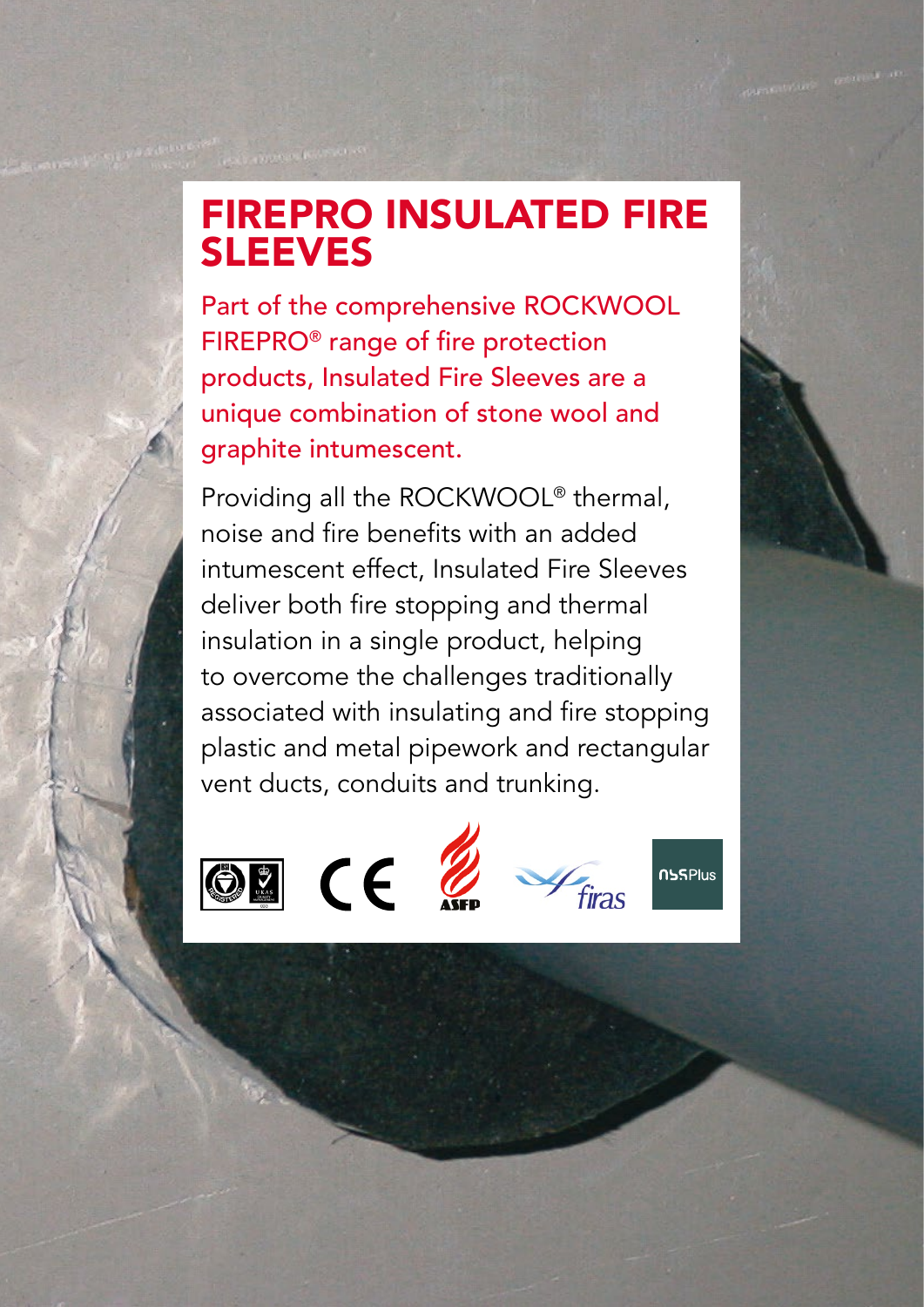

## Advantages

- Quick, simple and accurate installation
- Maintains pipe insulation at penetration points
- Supplied with integral vapour barrier
- No mastic or ancillaries required
- Excellent thermal and acoustic insulation

## **Description**

Insulated Fire Sleeves are a unique combination of ROCKWOOL stone wool and graphite intumescent.

Supplied with a factory applied reinforced aluminium foil facing.

When thermally insulated plastic pipes pass through fire resisting walls and floors, the insulation is normally removed at the point of penetration to enable standard pipe collars and wraps to close the resulting void when the plastic softens and melts due to the effects of a fire. However, the removal of this insulation may result in the formation of condensation on cold pipework or heat loss from hot pipes.

Insulated Fire Sleeves avoid this problem by providing both fire stopping and thermal insulation in a single product.

Insulated Fire Sleeves are intended for use on copper, steel and most types of plastic pipes, trunking and conduits to provide up to 2 hours fire resistance.

Insulated Fire Sleeves can be used on numerous division types and under fire attack, expand both inwards to choke the plastic service penetration and also outwards to seal gaps between the sleeve and the surrounding construction.

## Applications

Insulated Fire Sleeves should be installed to the same thickness as the pipe insulation (min 25mm thick). For uninsulated pipes, a thickness of 25mm is required to maintain the fire resistance of the wall or floor.

## **Performance**

#### Standards and approvals

Insulated Fire Sleeves have been independently tested and assessed to BS 476: Part 20 for periods of up to 2 hours in concrete walls and floors, plasterboard partitions and ROCKWOOL Ablative Coated Batts.

#### Fire

Service Temperature and Limiting Service Temperature - Insulated Fire Sleeves are used to fire stop pipework operating at temperatures between 0°C and 180°C. At low temperatures, care should be taken to maintain the vapour **barrier**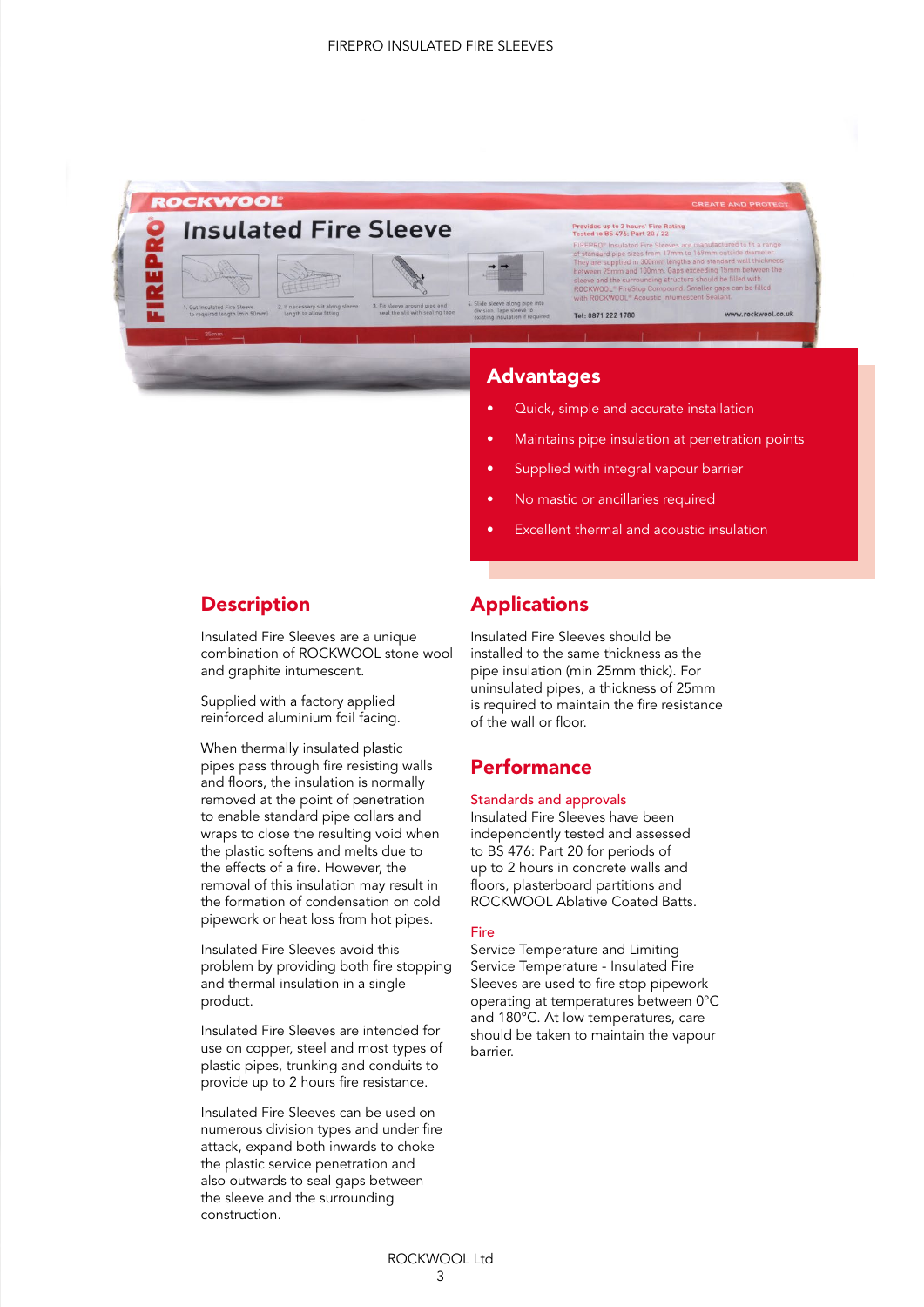#### Table 1

|  | Fire resistance (FR) performance - ducting, trunking and conduits |  |  |
|--|-------------------------------------------------------------------|--|--|
|  |                                                                   |  |  |
|  |                                                                   |  |  |
|  |                                                                   |  |  |

|                           |                 |                                                                                    | Supporting<br>construction      |      | FR integrity<br>(minutes) | <b>FR</b> insulation<br>(minutes) |      |       |        |
|---------------------------|-----------------|------------------------------------------------------------------------------------|---------------------------------|------|---------------------------|-----------------------------------|------|-------|--------|
| Service type              | <b>Material</b> | Max size<br>$W/D$ (mm)                                                             | Wall<br>thickness<br>range (mm) | Wall | Floor                     | Wall & Floor                      | Wall | Floor | Report |
| Rectangular<br>vent ducts | <b>PVC</b>      | Other sizes available -<br>see ROCKWOOL Oval<br>Insulated Firesleeve<br>Data Sheet | 1.6 to $3$                      | M/PB | Concrete                  | 120                               | 90   | 120   |        |
| Square<br>trunking        | <b>PVC</b>      |                                                                                    | 3                               | M/PB | Concrete                  | 120                               | 90   | 120   |        |
| Cable<br>conduit          | <b>PVC</b>      | Up to 55<br>diameter                                                               | 3                               | M/PB | Concrete                  | 120                               | 90   | 120   |        |

#### Table 2

*Fire resistance (FR) performance - metal and plastic pipes in masonry, plasterboard or concrete supporting construction*

|                              |                                                    |                 | Wall              |                        | Wall              | Supporting<br>construction |                                  | <b>FR</b><br>integrity<br>(minutes) | <b>FR</b><br>insulation<br>(minutes) |                  |        |
|------------------------------|----------------------------------------------------|-----------------|-------------------|------------------------|-------------------|----------------------------|----------------------------------|-------------------------------------|--------------------------------------|------------------|--------|
| Service<br>type              | <b>Material</b>                                    | Min<br>diameter | thickness<br>(mm) | <b>Max</b><br>diameter | thickness<br>(mm) | Wall                       | Floor                            | Wall &<br>Floor                     | Wall                                 | Floor            | Report |
| Metal pipes<br>(uninsulated) | Copper<br>Mild steel<br>Stainless steel            | 22              | 2.5               | 165                    | 14.2              | M/PB                       | Concrete                         | 120                                 | 0                                    | 0                |        |
| Pipes<br>(plastic)           | <b>PVC/UPVC</b><br><b>PVC/UPVC</b><br>Polybutylene | 55<br>160<br>12 | 3.0<br>3.0<br>2.0 | 160<br>110<br>28       | 4.2<br>4.2<br>3.5 | M/PB/CB<br>M/PB<br>M/PB/CB | Concrete<br>Concrete<br>Concrete | 120<br>120<br>120                   | 120<br>90<br>120                     | 120<br>90<br>120 |        |

A minimum thickness of 25mm is required for uninsulated pipes. 25 to 100mm available to match insulation on other pipes. Manufactured to fit pipe diameters of 15 to 169mm 1 = Chilt/A12265 - 2 = Chilt/A08152 Rev D - M = Masonry - PB = Plasterboard - CB = Ablative Coated Batt

#### Table 3

*Fire resistance (FR) performance of plastic pipes in FIREPRO® Ablative Coated Batt*

|                 |                 | Pipe Outer       | Wall              | FR integrity (minutes)                 |                                        | FR insulation (minutes)                |                                        |  |
|-----------------|-----------------|------------------|-------------------|----------------------------------------|----------------------------------------|----------------------------------------|----------------------------------------|--|
| Service type    | <b>Material</b> | diameter<br>(mm) | thickness<br>(mm) | 50 <sub>mm</sub><br><b>Coated Batt</b> | $2 \times 50$ mm<br><b>Coated Batt</b> | 50 <sub>mm</sub><br><b>Coated Batt</b> | $2 \times 50$ mm<br><b>Coated Batt</b> |  |
| Pipes (plastic) | Polybutylene    | 15-28            | 2.5               | 60                                     | 120                                    | 60                                     | 120                                    |  |
|                 | <b>HDPE</b>     | 40               | 3                 | 60                                     | 120                                    | 60                                     | 120                                    |  |
|                 | PVCu            | 43               | 1.8               | 60                                     | 120                                    | 60                                     | 120                                    |  |
|                 | <b>PVC</b>      | 55               | 2                 | 60                                     | 120                                    | 60                                     | 120                                    |  |
|                 | <b>HDPE</b>     | 56               | 2.3               | 60                                     | 120                                    | 60                                     | 120                                    |  |
|                 | ABS             | 57               | $\overline{4}$    | 60                                     | 120                                    | 60                                     | 120                                    |  |
|                 | PVC, PVCu       | 82               | $3.2 - 4.0$       | 60                                     | 120                                    | 60                                     | 120                                    |  |
|                 | <b>HDPE</b>     | 90               | 3.5               | 60                                     | 120                                    | 60                                     | 120                                    |  |
|                 | PVC, PVCu       | 110              | 4.3               | 60                                     | 120                                    | 60                                     | 120                                    |  |
|                 | <b>HDPE</b>     | 110              | 5                 | 60                                     | 120                                    | 60                                     | 120                                    |  |
|                 | ABS             | 110              | 5                 | 60                                     | 120                                    | 60                                     | 120                                    |  |
|                 | PVC, PVCu       | 160              | $3.2 - 4.5$       | 60                                     | 120                                    | 60                                     | 120                                    |  |
|                 | <b>HDPE</b>     | 160              | 6.2               | 60                                     | 120                                    | 60                                     | 120                                    |  |
|                 | ABS             | 160              | 6.7               | 60                                     | 120                                    | 60                                     | 120                                    |  |

For information regarding alternative pipe sizes or types, or for help regarding achieving higher integrity and insulation ratings. Please contact ROCKWOOL Technical Solutions Team for further assistance.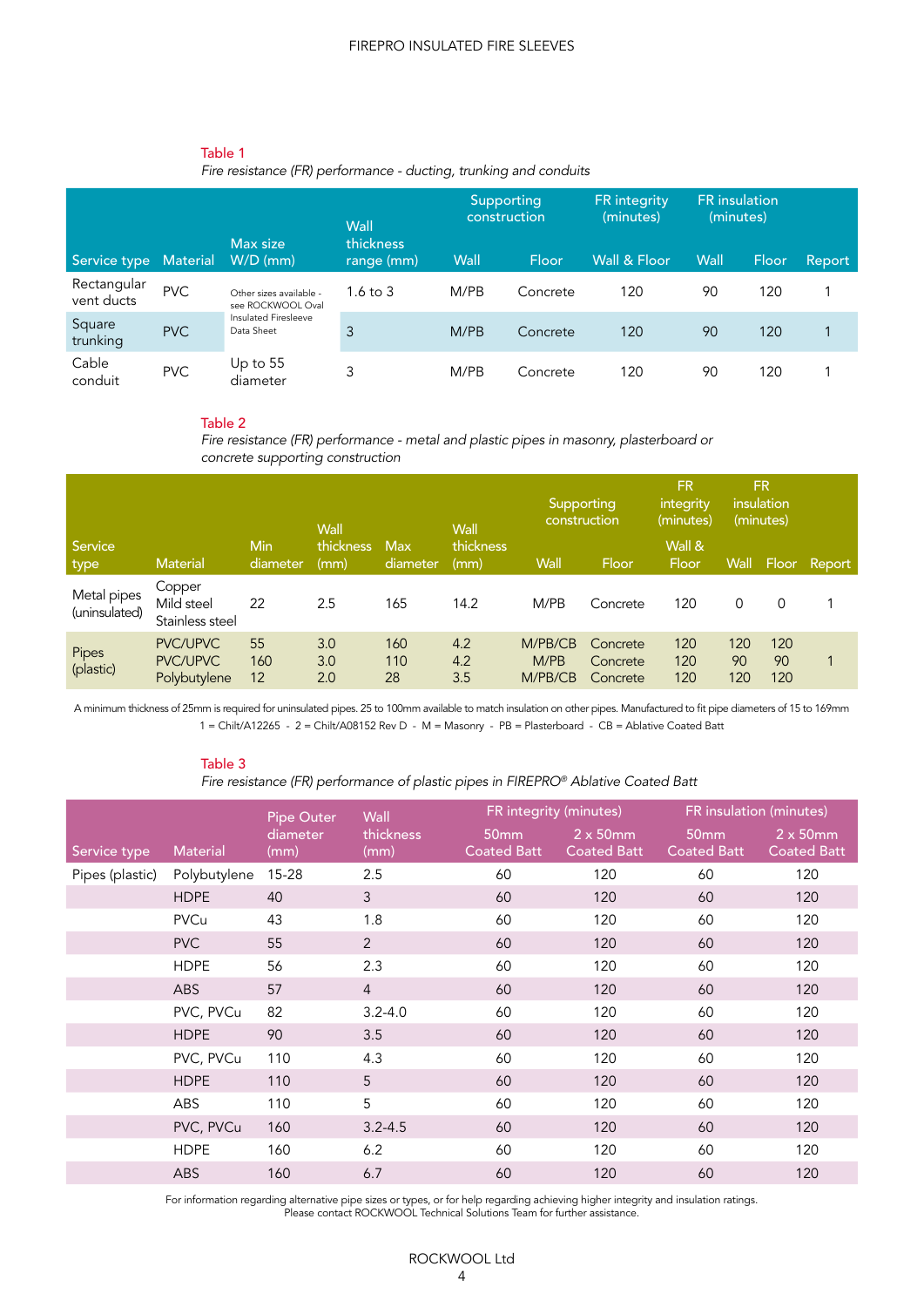#### **Acoustics**

The use of Insulated Fire Sleeves can considerably reduce the noise emission from noisy pipework. ROCKWOOL Insulated Fire Sleeves have been tested to provide up to Rw 49 dB.

For higher standards of acoustic insulation, it is recommended that an increased length of the pipework either side of the compartment wall or floor is insulated with ROCKWOOL Techwrap 2 or Techtube.

## Product information

#### Dimensions

Insulated Fire Sleeves are supplied 300mm long. They are manufactured to fit a range of standard pipe sizes, from 17mm to 169mm O.D. and in a standard thickness of 25mm. Other pipe sizes and thicknesses may be available to special order.

## **Installation**

#### Installation instructions

Insulated Fire Sleeves are supplied 300mm long and are simply cut to the desired length and as a minimum, be cut flush with both faces of the wall/floor. When used in conjunction with PVC services or ROCKWOOL Ablative Coated Batts, they are required to extend beyond the face of the wall/floor. For details of how far they need to extend please refer to specification clause 2.

#### **Maintenance**

To maintain thermal efficiency, the Insulated Fire Sleeves should tightly abut any existing pipe insulation and where this is foil faced, all joints must be sealed with self-adhesive class O foil tape.

#### Other install info e.g. ancillaries

No specialist tools or ancillary materials are required for the fitting of Insulated Fire Sleeves. Insulated Fire Sleeves can accommodate irregularities in the division opening and the pipe O.D. of up to 15mm.

Multiple pipe penetrations can be accommodated in conjunction with Ablative Coated Batts.

A minimum thickness of 25mm is required for uninsulated pipes. Thicknesses of 25 to 100mm available to match insulation already installed on pipework. Manufactured to fit pipe diameters of 15 to 169mm.

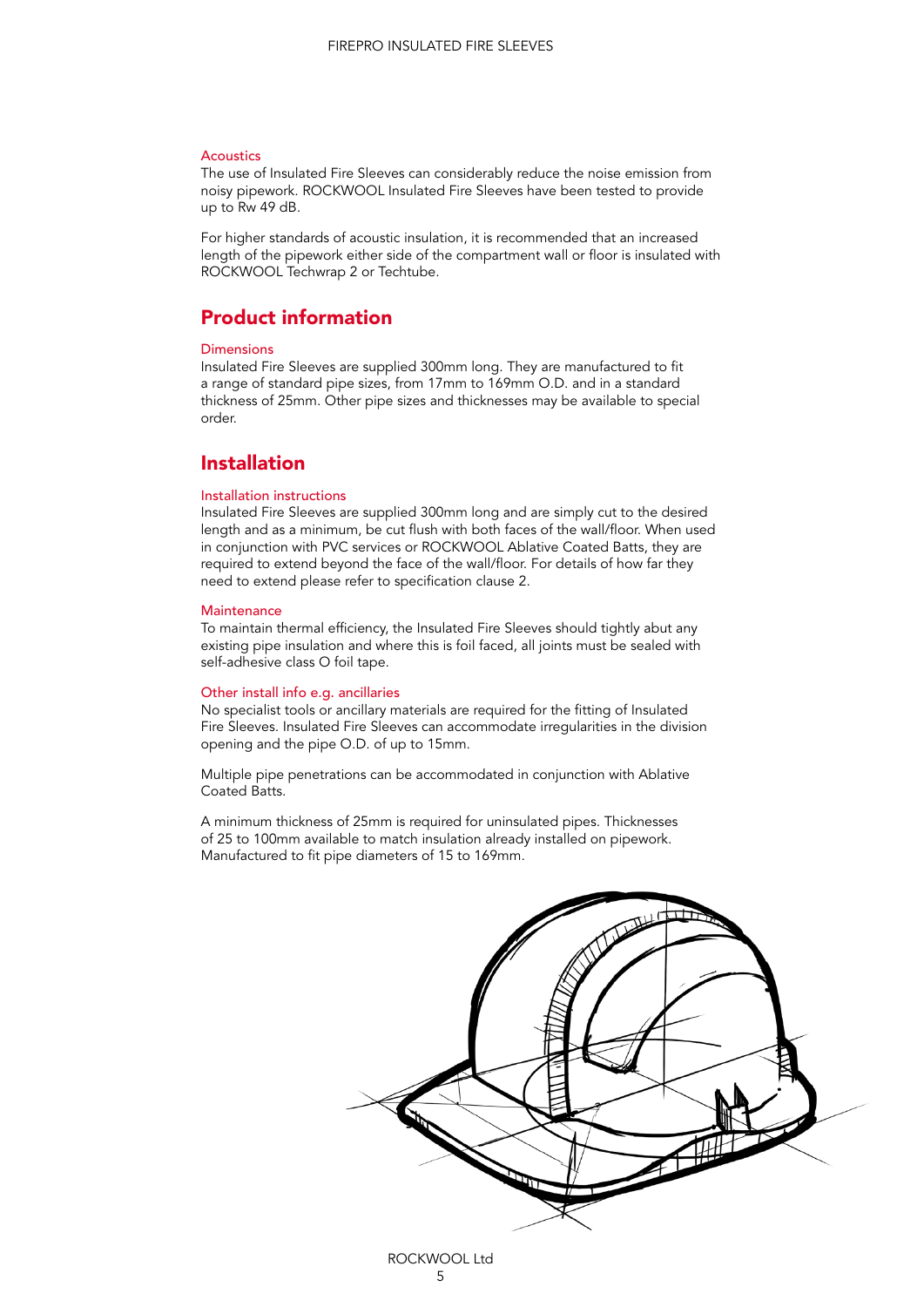

## Specification clauses

1. Supporting construction designation:- Floors: Cast concrete between 1100 and 2400kg/m<sup>3</sup> density. M=Masonry between 600 and 1500kg/m<sup>3</sup> density.

PB= Plasterboard clad steel or timber stud partitions with fire resistance at least the same as the Fire Sleeve performance.

CB= ROCKWOOL 50 or 60mm thick Ablative Coated Batt.

- 2. Insulated Fire Sleeves should extend at least 25mm from each face of the supporting wall or floor construction to allow for effective sealing against any thermal insulation, except when used with ROCKWOOL Ablative Coated batts where a minimum of 50mm protrusion is required from both faces.
- 3. If gaps exceed 15mm around the aperture and the sleeve, the gap should be filled with ROCKWOOL Acoustic Intumescent or Firepro Firestop Compound. If gaps exceed 8mm between the service and the sleeve, these can be infilled, locally where the service penetrates the aperture, with the Acoustic Intumescent Sealant.
- 4. The installed length of any Insulated Fire Sleeve shall be at least 60mm.

## NBS clauses

FIREPRO Insulated Fire Sleeves are associated with the following NBS clauses:

P12 Fire stopping systems

• - 375 Pipe collar: Insulated Wrap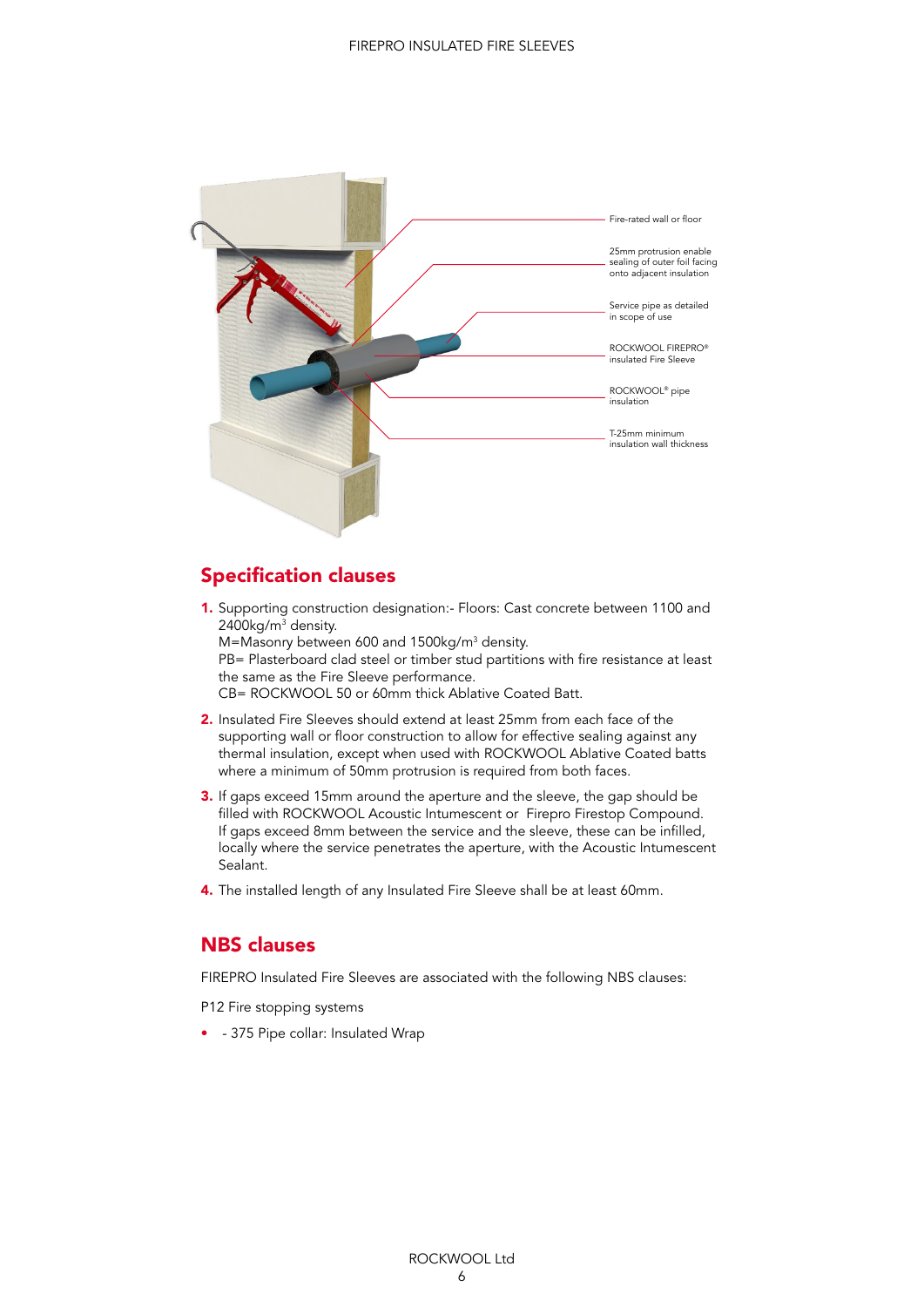## **Sustainability**

As an environmentally conscious company, ROCKWOOL promotes the sustainable production and use of insulation and is committed to a continuous process of environmental improvement.

All ROCKWOOL products provide outstanding thermal protection as well as four added benefits:

Fire resistance Acoustic comfort Sustainable materials **Durability** 

## Health & Safety

The safety of ROCKWOOL stone wool is confirmed by current UK and Republic of Ireland health & safety regulations and EU directive 97/69/EC:ROCKWOOL fibres are not classified as a possible human carcinogen.

A Material Safety Data Sheet is available and can be downloaded from www.rockwool.co.uk to assist in the preparation of risk assessments, as required by the Control of Substances Hazardous to Health Regulations (COSHH).

## **Environment**

Made from a renewable and plentiful naturally occuring resource, ROCKWOOL insulation saves fuel costs and energy in use and relies on trapped air for its thermal properties.

ROCKWOOL insulation does not contain (and has never contained) gases that have ozone depletion potential (ODP) or global warming potential (GWP).

ROCKWOOL is approximately 97% recyclable. For waste ROCKWOOL material that may be generated during installation or at end of life, we are happy to discuss the individual requirements of contractors and users considering returning these materials to our factory for recycling.



### Interested?

For further information, contact the Technical Solutions Team on 01656 868490 or email technical.solutions@rockwool.co.uk

Visit www.rockwool.co.uk to view our complete range of products and services. *Copyright ROCKWOOL August 2018.*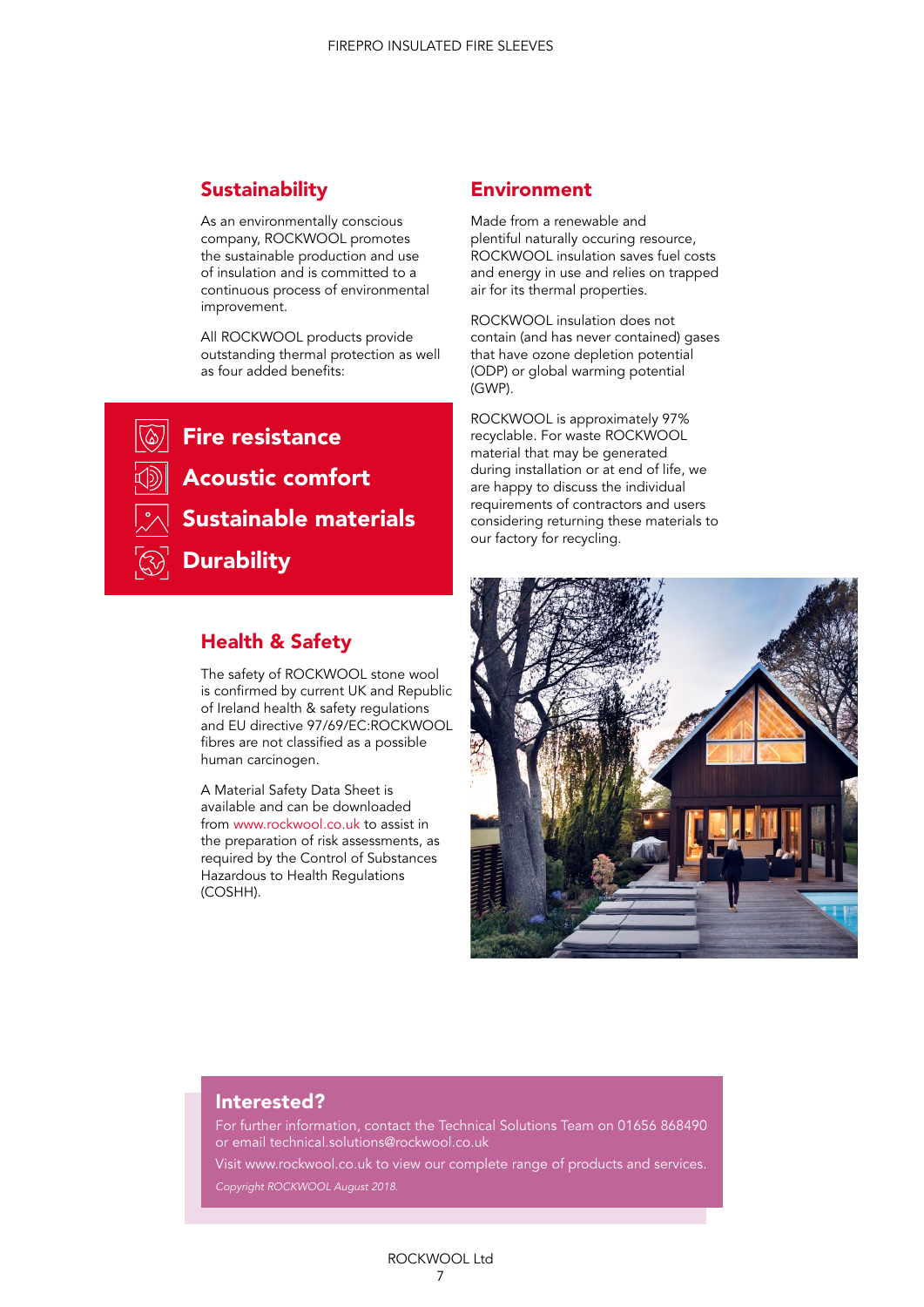#### The ROCKWOOL Trademark

ROCKWOOL® - our trademark

The ROCKWOOL trademark was initially registered in Denmark as a logo mark back in 1936. In 1937, it was accompanied with a word mark registration; a registration which is now extended to more than 60 countries around the word.

The ROCKWOOL trademark is one of the largest assets in the ROCKWOOL Group, and thus well protected and defended by us throughout the world.

If you require permission to use the ROCKWOOL logo for your business, advertising or promotion. You must apply for a Trade Mark Usage Agreement. To apply, write to:

marketcom@rockwool.com.

#### **Trademarks**

The following are registered trademarks of the ROCKWOOL Group:

ROCKWOOL®

ROCKCLOSE®

RAINSCREEN DUO SLAB®

**HARDROCK®** 

ROCKFLOOR®

FLEXI®

BEAMCLAD®

FIREPRO®

#### Disclaimer

ROCKWOOL Limited reserves the right to alter or amend the specification of products without notice as our policy is one of constant improvement. The information contained in this brochure is believed to be correct at the date of publication. Whilst ROCKWOOL will endeavour to keep its publications up to date, readers will appreciate that between publications there may be pertinent changes in the law, or other developments affecting the accuracy of the information contained in this brochure. The applications referred to within the brochure do not necessarily represent an exhaustive list of applications. ROCKWOOL Limited does not accept responsibility for the consequences of using ROCKWOOL in applications different from those described within this brochure. Expert advice should be sought where such different applications are contemplated, or where the extent of any listed application is in doubt.

© ROCKWOOL 2018. All rights reserved.

#### Photography and Illustrations

The product illustrations are the property of ROCKWOOL ltd and have been created for indicative purposes only.

Unless indicated below, the photography and illustrations used in this guide are the property of ROCKWOOL Limited. We reserve all rights to the usage of these images.

If you require permission to use ROCKWOOL images, you must apply for a Usage Agreement. To apply, write to: marketcom@rockwool.com.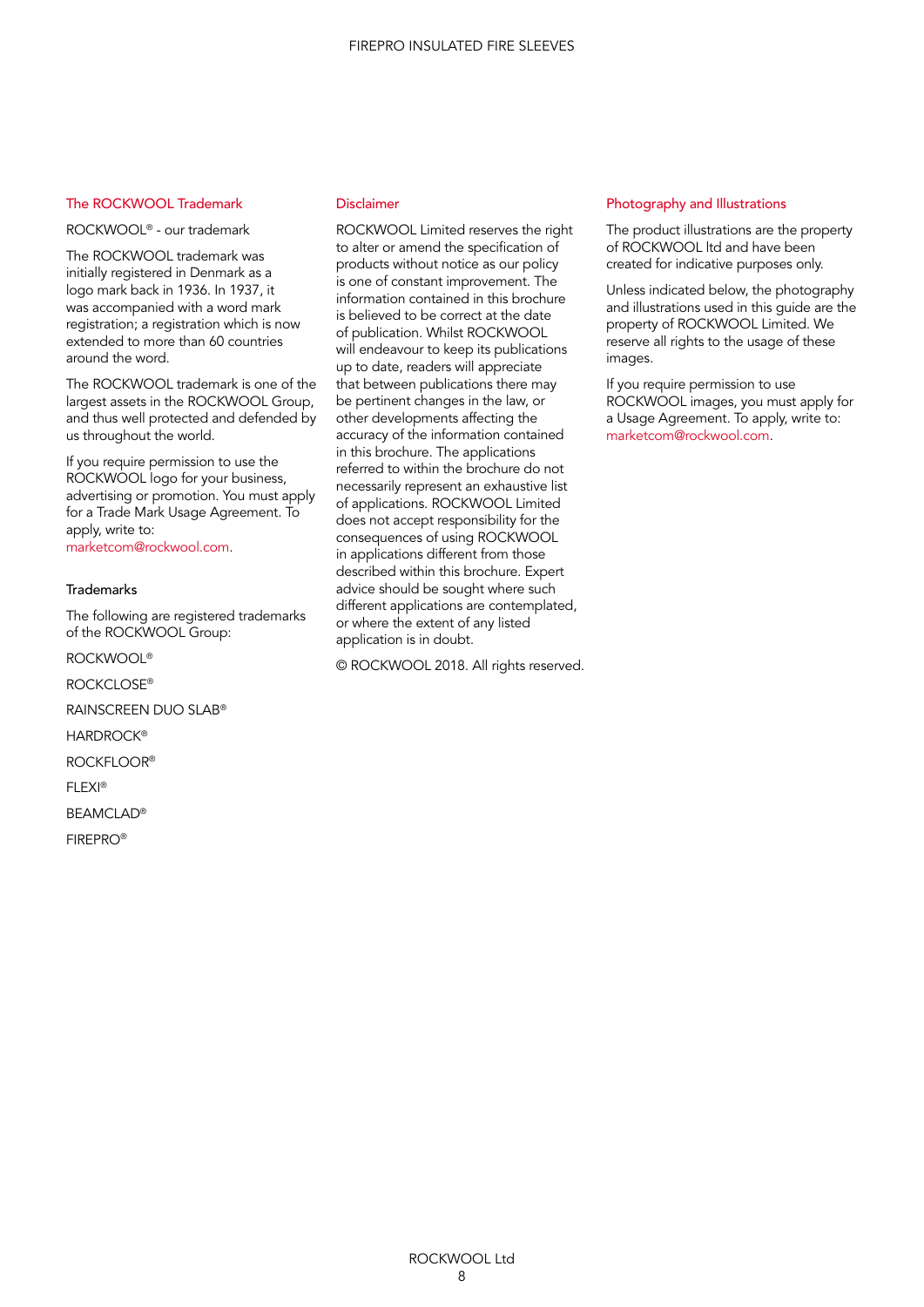## **Notes**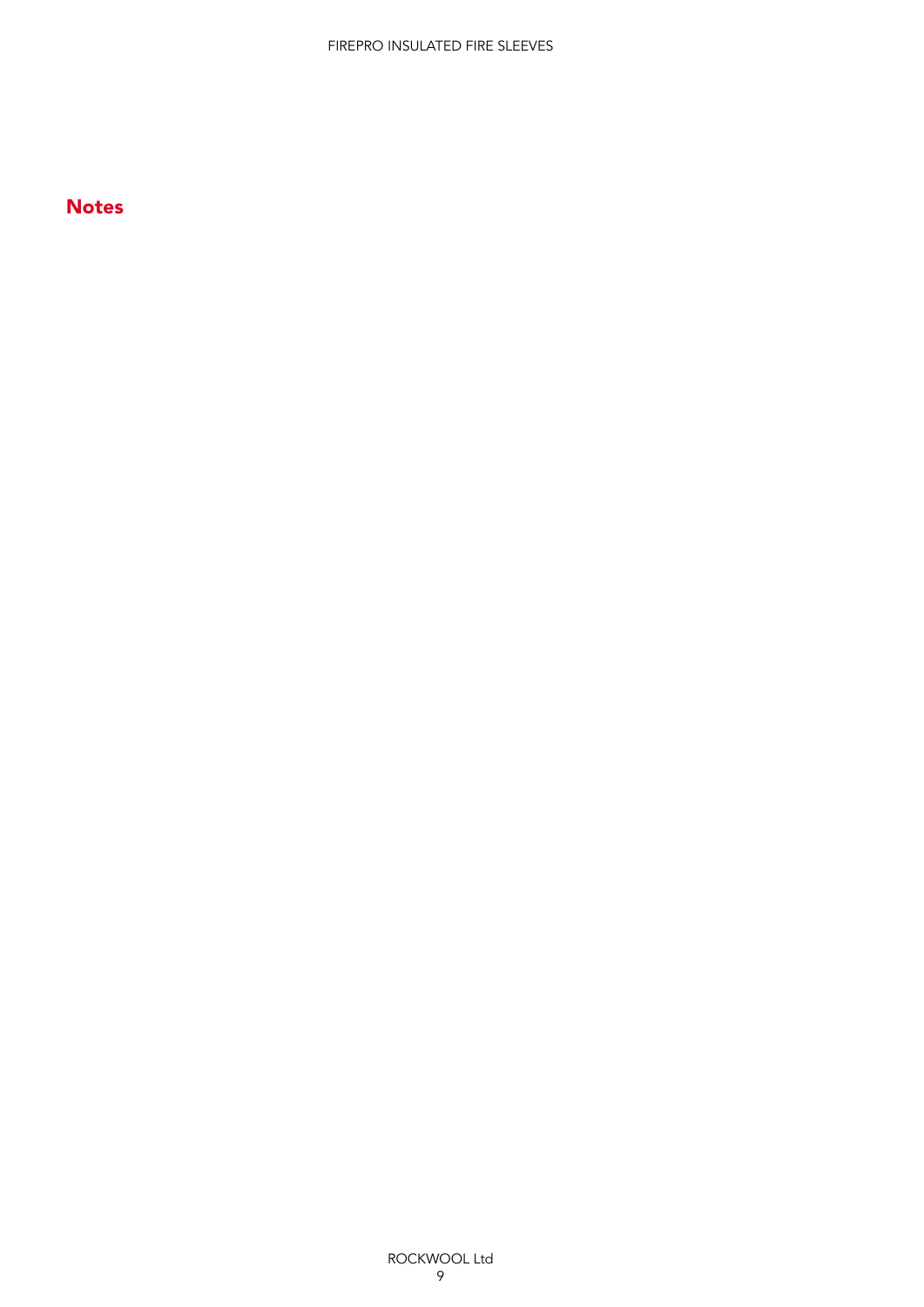## **Notes**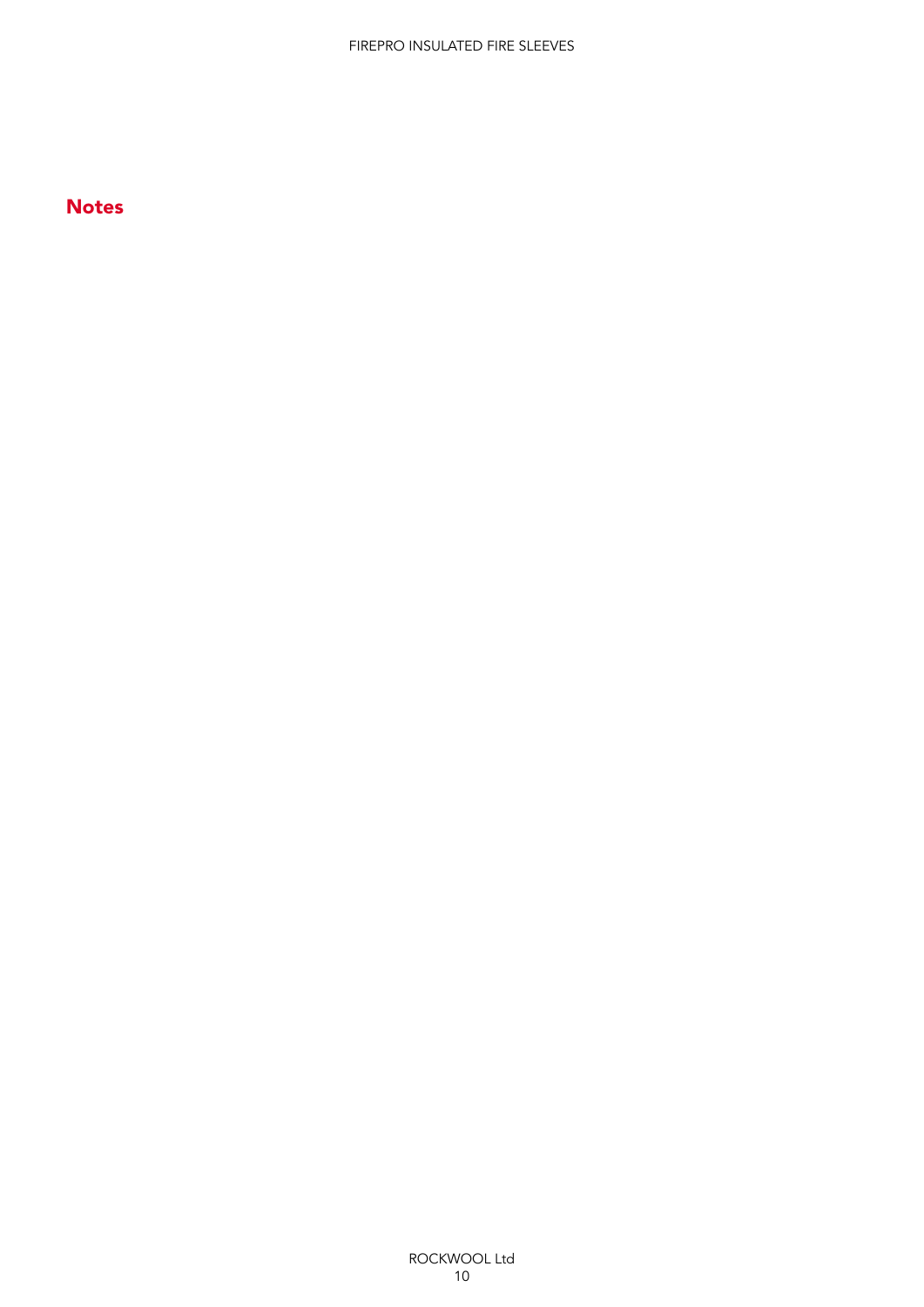## **Notes**